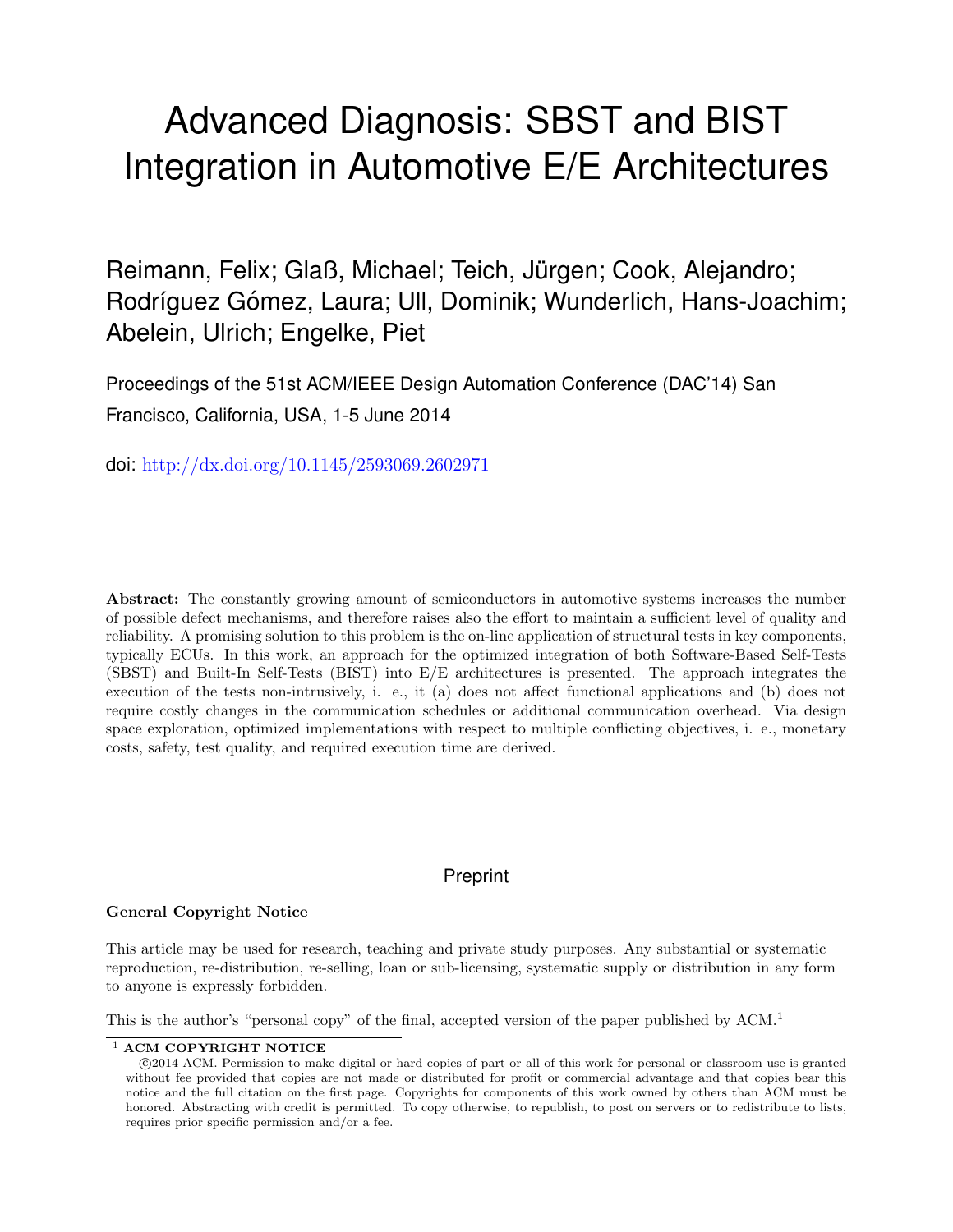# **Advanced Diagnosis: SBST and BIST Integration in Automotive E/E Architectures**

Felix Reimann, Michael Glaß, Jürgen Teich University of Erlangen-Nuremberg, Germany {felix.reimann, glass, teich}@cs.fau.de

> Ulrich Abelein AUDI AG, Ingolstadt, Germany ulrich.abelein@audi.de

# ABSTRACT

The constantly growing amount of semiconductors in automotive systems increases the number of possible defect mechanisms, and therefore raises also the effort to maintain a sufficient level of quality and reliability. A promising solution to this problem is the on-line application of structural tests in key components, typically ECUs. In this work, an approach for the optimized integration of both Software-Based Self-Tests (SBST) and Built-In Self-Tests (BIST) into E/E architectures is presented. The approach integrates the execution of the tests non-intrusively, i. e., it (a) does not affect functional applications and (b) does not require costly changes in the communication schedules or additional communication overhead. Via design space exploration, optimized implementations with respect to multiple conflicting objectives, i. e., monetary costs, safety, test quality, and required execution time are derived.

# 1. INTRODUCTION

Shrinking transistor sizes allow to enhance system performance at low cost. However, upcoming manufacturing technologies are more susceptible to variations, degradation, and aging effects. Besides semiconductor faults which were not revealed during manufacturing test (test escapes), latent hardware faults may become active in the field as a result of variability, harsh environmental conditions, or degradation. These faults pose a threat to system safety and quality.

A significant step towards safe and high-quality hardware is the integration of advanced test and diagnostic applications which are able to identify problems at the semiconductor level. Particularly for safety reasons, it is, however, extremely important to avoid unintended interactions between such diagnostic procedures and the system applications. In this realm, the work at hand tackles the problem of design

Copyright 20XX ACM X-XXXXX-XX-X/XX/XX ...\$15.00.

Alejandro Cook, Laura Rodríguez Gómez, Dominik Ull, Hans-Joachim Wunderlich University of Stuttgart, Germany {cook, rodrigla, ull, wu} @iti.uni-stuttgart.de

Piet Engelke Infineon Technologies AG, Neubiberg, Germany piet.engelke@infineon.com





time integration and optimization of advanced diagnostic features at the semiconductor level from a system-level perspective.

For this purpose, structural test and diagnostic methods are combined with two different goals in mind: (1) Safety: In order to guarantee safe operation of the vehicle, hardware defects have to be promptly detected, before they compromise the state of the system. Thus, structural tests need to be applied alongside standard applications at relatively high rate, enabling early fault detection. (2) Quality: To increase system quality, any systematic hardware issue in the assembly line has to be identified and corrected [1].

Broadly speaking, two major classes of structural tests lend themselves well to system test in the automotive domain, see Fig. 1: Software-based Self Tests (SBSTs) [2] can be carefully generated for a processor architecture and executed during regular system operation. Consequently, they may detect hardware faults shortly after they become visible. Conversely, scan-based Built-In Self-Tests (BIST) [3] offer a more general test methodology for any integrated circuit and typically deliver higher fault coverages than SBST. However, BIST application destroys the internal state of the device-under-test, which needs to be restored before resuming system operation, i. e., a reboot is required. Therefore, BIST can be applied only if the normal functionality is not required for a fixed time period.

The integration of these structural test techniques for system-level diagnosis can exploit several operational modes in a typical automotive system. For example, the startup of the system can be used for structural tests in order to enable any available countermeasure even before driving in case a safety critical component is found to be compromised. Similarly, BIST can be applied before system boot-up as no state has

Permission to make digital or hard copies of all or part of this work for personal or classroom use is granted without fee provided that copies are not made or distributed for profit or commercial advantage and that copies bear this notice and the full citation on the first page. To copy otherwise, to republish, to post on servers or to redistribute to lists, requires prior specific permission and/or a fee.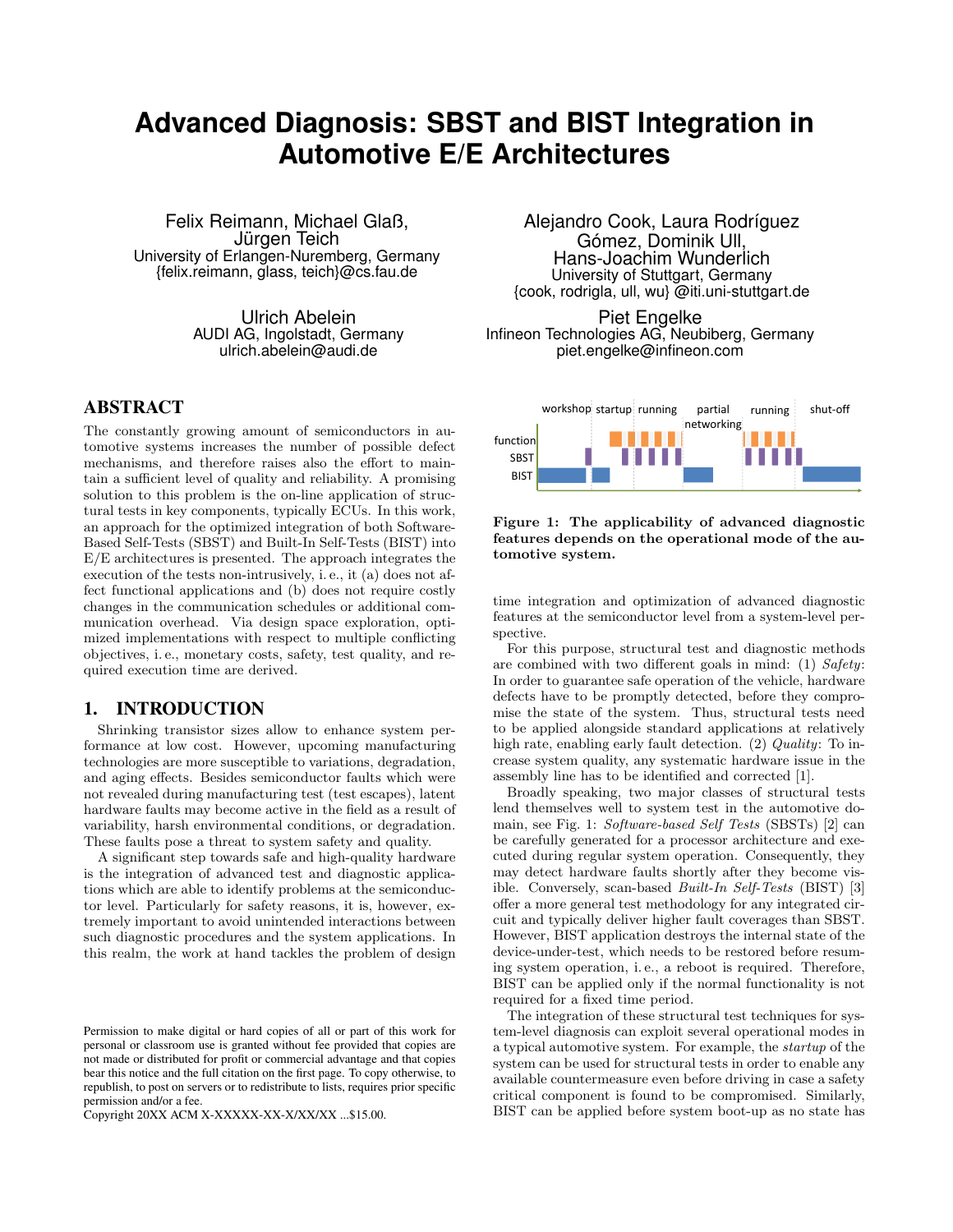to be restored yet. However, as the driver shall not wait too long for the system to boot, the startup time has to be kept reasonable short. Also, the shut-off of the system allows to perform advanced diagnostic features but, as this consumes battery power, this phase has to be minimized as well. Similarly, BIST can be applied during *partial network*ing, cf. AUTOSAR v4.0.3, to invoke BIST sessions before an electronic control unit (ECU) goes to power-down mode. Unfortunately, this reduces the energy-saving during powerdown. Moreover, partial networking is not implemented by every ECU.

Additionally, SBST programs and BIST procedures can be generated for different performance goals in terms of fault coverage, runtime, and memory footprint. In combination with the different possible operational modes outlined above the optimal selection and scheduling of automotive diagnostic features poses a challenging question.

By exploring such a vast design space, our aim is to achieve a non-intrusive integration of advanced diagnosis features. We refer to the term non-intrusive here in the sense that the integration of advanced diagnosis capabilities must not affect system applications, particularly including their communication. This is a crucial aspect for the certification of the bus schedule as changing schedules for diagnosis execution during runtime is prohibited. In particular, the presented approach is not meant to only achieve a feasible integration, but to reveal the various trade-offs arising from different possible integrations with respect to multiple design objectives like monetary costs, safety, test quality, and shut-off time.

In the following section previous work is discussed. In Section 3, SBST and BIST are presented in detail. Based on their identified characteristics with respect to system integration, the design objectives are defined. Section 4 presents the integration of the introduced model and objectives into system-level design exploration. Section 5 contains an industrial case study, while Section 6 concludes the paper.

# 2. RELATED WORK

Structural tests are mandatory during manufacturing test in order to verify the hardware integrity of every produced chip. BIST is already a mature technique for manufacturing test, which can be easily reused in the field, as long as the required test access mechanisms are made available for system test.

[4, 5, 6] made BIST accessible in the field without the need for external test devices. Still, these approaches require predefined operational modes of the system which are exclusively devoted to self-test and maintenance, like powerup/down tests and workshop test in the case of the automotive domain.

The online non-concurrent structural test of automotive ASICs has been explored in [7]. However, this approach requires a special test architecture with significant additional costs. In [8], an on-chip infrastructure is presented, which is well suited for the online test of embedded memory cores, while [9] presents a self-test chip application for the application of structural tests. None of these approaches exploits any optimization potential during system level design.

SBST have also been proposed for online test as well: In [10, 11], the execution of SBST routines has been analyzed in the context of schedulability and error detection latency on a uniprocessor system.

Thus, SBST as well as BIST allow to tremendously increase diagnostic capabilities in the field, as they directly



Figure 2: Besides the functional task  $t_1$ , which may also be mapped to  $ECU_2$ , two SBST tasks  $s_{11}$  and  $s_{21}$ are available for  $ECU_1$ . Both have different characteristics according to their fault coverage, execution time, and memory footprint. During system design, it has to be decided which SBST task s to select and schedule it by assigning a period.

identify an erroneous component. However, for both techniques, the question of their integration at system level remains to be answered. Here, the work at hand explores the integration of structural tests for digital logic during systemlevel design. Currently, only [12] investigates the integration of SBST into a system-level design methodology. However, the authors only consider SBSTs that are introduced intrusively in the sense that their data dependencies are realized by additional communication messages. In [1], an approach to integrate BIST is presented. Opposed to that, this work aims at non-intrusively integrating a set of SBSTs S and set of BISTs  $B$  by modeling them as a set of diagnosis tasks  $D = S \cup B$  in addition to the functional tasks F. This leads to a holistic system model which considers all tasks  $\Sigma = F \cup D$  in the system and, thus, allows to exploit the benefits of both techniques.

# 3. DESIGN FOR DIAGNOSABILITY

In this section, SBST and BIST are introduced in greater detail and also their characteristics regarding the diagnosability of the system is outlined. During the design of the E/E architecture, it is important to select for each component in the system the set of tests which lead to an optimal implementation with respect to diagnostic objectives as introduced in Section 3.3, namely test quality, safety, shut-off time, and monetary costs. In Section 4, these non-functional objectives are used for the design space exploration to reveal optimal implementations with respect to both functional as well as the above diagnostic objectives.

#### 3.1 SBST Application

SBST programs are carefully generated sequences of assembly code, which exercise a large part of the underlying hardware implementation and are able to identify faults in the target processor. Different approaches for SBST rely on different methodologies like automatic test pattern generation (ATPG) [13], formal methods [14], evolutionary algorithms [15], etc. Although these techniques exploit functional properties of the processor, they activate and propagate faults at the structural (gate) level. For the integration of SBST programs, the following aspects have to be analyzed: (a) if it is possible to schedule SBST routines in the regular operation of the ECU and (b) how often the SBST program should be executed during normal operation. Note that these decisions heavily depend on the workload, i. e.,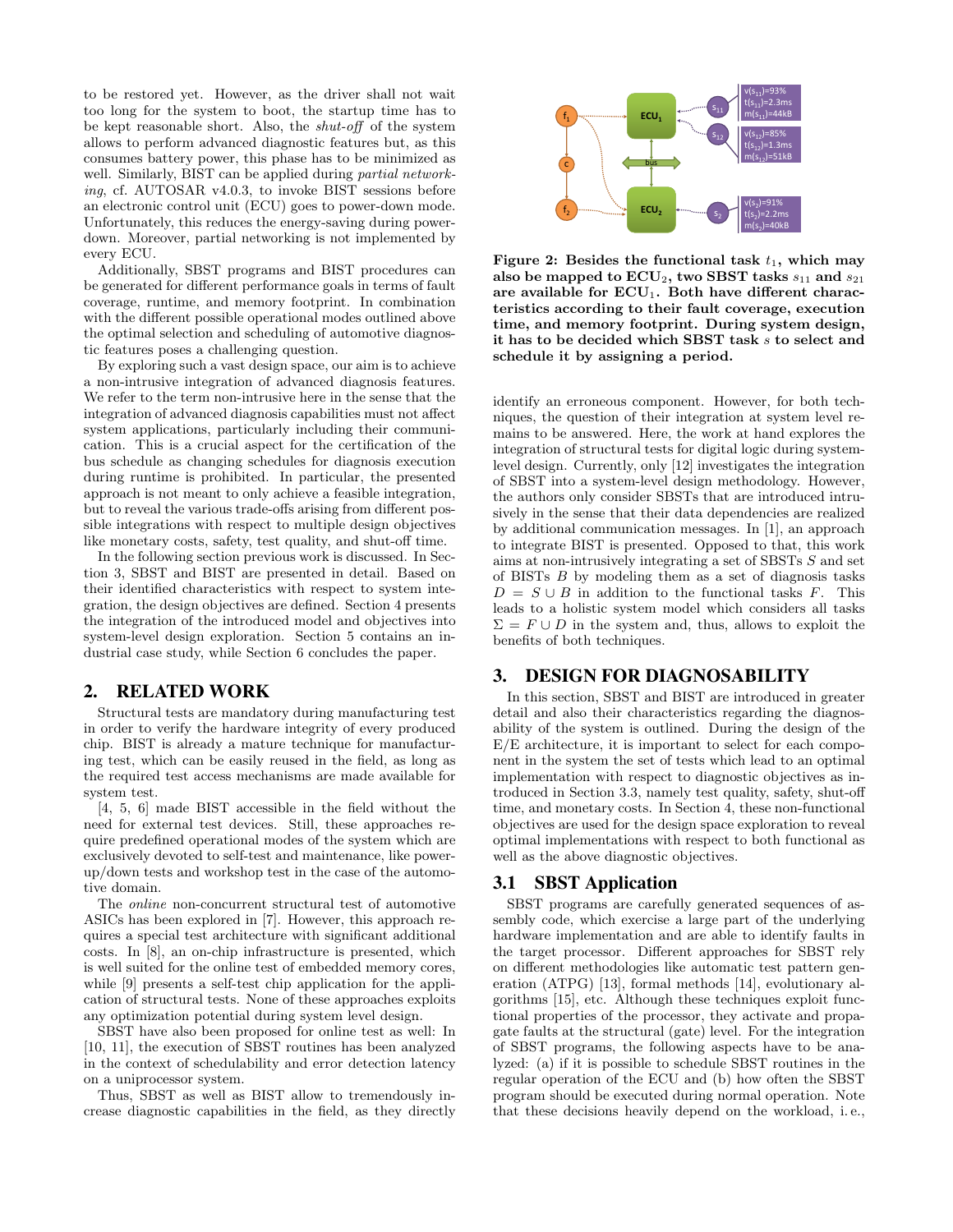

Figure 3: Simplified BIST infrastructure

the tasks mapped to an ECU.

Thus, each SBST task  $s_r \in S \subset D$  available for integration on ECU  $r$ , see Fig. 2, has the following characteristics:

**Coverage:** Let the coverage  $v(s_r)$  denote the achieved stuck-at fault coverage. Depending on the target processor, the coverage the aforementioned approaches achieve typically amounts to  $80-95\%$  [2].

Runtime: An SBST is designed to deterministically exercise the structure of the processor and any performance features, like associative caches, branch prediction, forwarding, speculative or superscalar execution are carefully controlled. Thus, the execution time  $t(s_r)$  of the SBST can be measured accurately. This also includes the initial processor setup phase, which is required before the actual test program execution. In this phase, the processor is set to a known state from which the effectiveness of an SBST partition is guaranteed. Typical examples for achieving a suitable initial state are cache invalidation, pipeline flushing and register initialization.

**Size:** The memory footprint  $m(s_r)$  of the SBST application can be evaluated directly from its assembly code size.

#### 3.2 BIST Application

To apply BIST patterns, a chip has to enter a special test mode in which it does not adhere to its functional specification. Moreover, the application of a BIST session arbitrarily changes the state of the chip, which has to be restored to a known state before the enclosing ECU can perform any useful work again.

The BIST strategy considered in this work is mixed-mode BIST [16]. The test pattern generation process of a mixedmode BIST session comprises two steps: First, a pseudorandom test pattern generator produces a large number of inexpensive test patterns on-the-fly. For the hard-to-detect faults, additional deterministic test patterns are encoded and stored in the system. Second, the deterministic patterns are decoded and applied to the design under test (DUT).

For the application of BIST, the on-chip test infrastructure is made available to an on-chip controller. This controller manages the application of pseudo-random patterns, fetches the encoded test data from memory, and applies the deterministic patterns.

Figure 3 shows a simplified block diagram for the proposed mixed-mode BIST approach. Before any BIST session, the pseudo-random test pattern generator (TPG) is initialized with a known seed so that it produces a fixed sequence of patterns. Memory is used to store the encoded deterministic patterns while a BIST controller is employed to manage the test application process, i. e., to generate a given number of pseudo-random patterns and apply them to the DUT. As the figure shows, the encoded deterministic pattern information is accessed by means of a test access mechanism (TAM). In a typical BIST session, the encoded deterministic patterns are stored in on-chip ROM and the TAM is a simple memory interface. In order to explore all implementation options, the



Figure 4: The BIST data task  $b^D$  can be mapped to the gateway or to the same resource as the corresponding BIST test task  $b^T$ .

architecture supports the storage of encoded deterministic patterns in any persistent memory inside the vehicle. In this case, any functional bus (e. g., CAN) can be used as TAM and any on-chip memory can be used to buffer the required data for test application. Consequently, if the encoded test data is stored externally, the corresponding TAM must also be made available to the test controller. This is the only nonstandard feature of the considered BIST architecture.

Similarly, test responses have to be compacted on-chip and stored either locally or on a remote non-volative memory in the vehicle. However, the test responses necessary for diagnosis can be drastically compacted without any significant impact on the diagnostic accuracy [17]. During system design, it has then to be decided (a) if it is beneficial to use a possibly more costly ECU with BIST support, (b) which BIST program to select (their achieved fault coverage, test time and cost depends on the ratio of pseudo-random and deterministic test patterns), and (c) where to store the deterministic test patterns.

Accordingly, a BIST program available for integration on an ECU  $r$  is modeled as follows, see Fig. 4: (1) a BIST task  $b_r^T \in B \subset D$  models the BIST itself, (2) the data storage task  $b_r^D \in D$  models where the encoded deterministic patterns are stored and can be mapped either to the ECU  $r$  or to a central component like the gateway, and  $(3)$  the message  $c \in C$  with which the both tasks communicate. A BIST task has the following characteristics:

**Coverage:** Let the fault coverage  $v(b_r^T)$  denote the achieved stuck-at fault coverage. It can be estimated by means of fault simulation.

**Runtime:** The execution time  $t(b_r^T)$  of the BIST program depends on the number of test patterns, the performance of the TAM and the duration of the state restore procedure after test. If the BIST session is applied during ECU shut-off, the restore procedure takes place during the next power-up sequence and, therefore, is not taken into account. Alternatively, for partial networking the ECU state restore is achieved by means of an ECU reset, for which timing models are usually available.

Size: The size of the encoded data for deterministic pattern generation is denoted by  $m(b_r^D)$ .

#### 3.3 Diagnosis-related Design Objectives

Design objectives determine the optimization goals for the system implementation. We introduce three new objectives to reflect the test capabilities of the system, which, together with a common cost objective, drive the optimization efforts:

Test Quality: The test quality is defined as the average stuck-at fault coverage achieved for all the ICs in the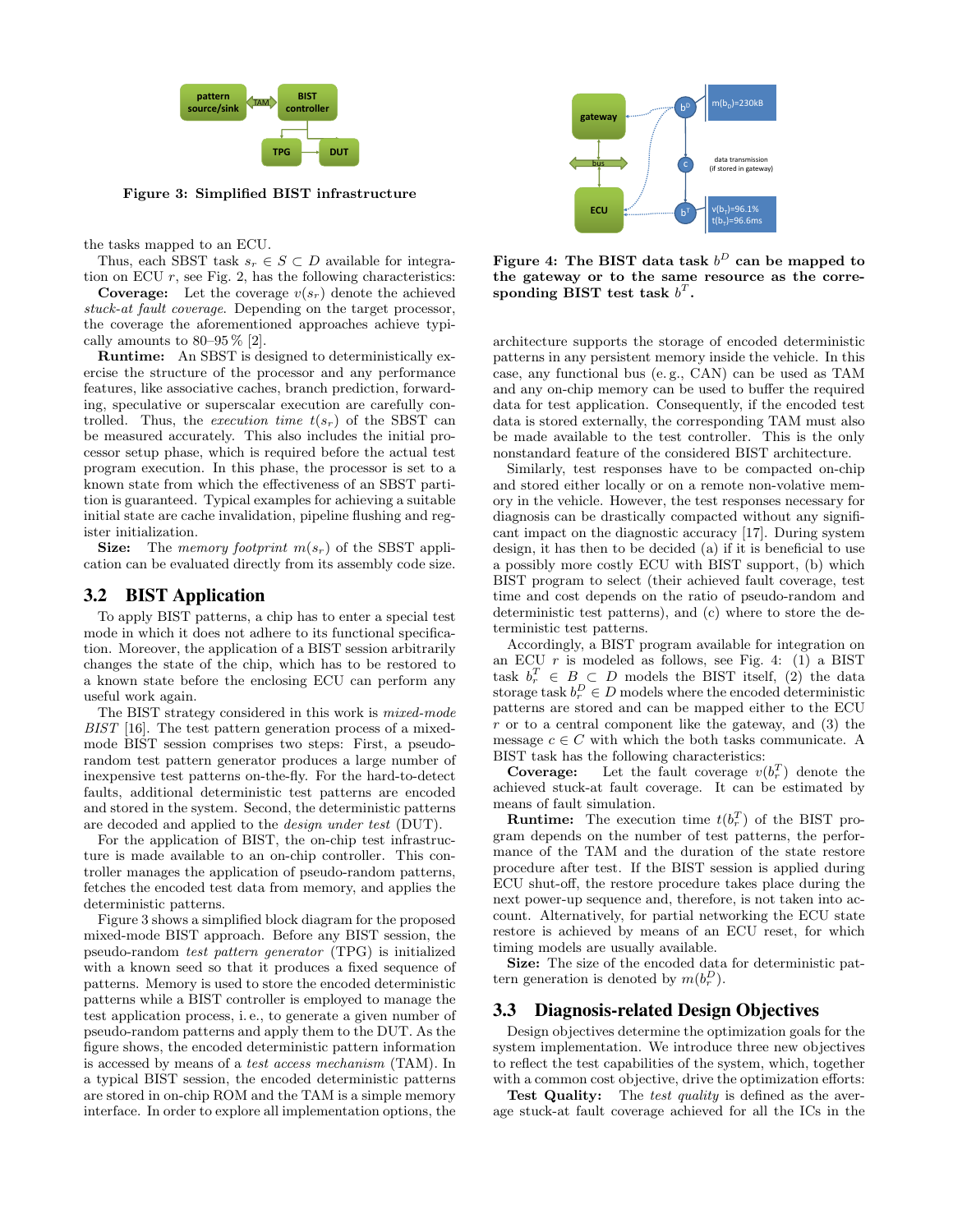ECUs of a given implementation. In case of BIST, the test quality is also a measure of the system's diagnostic capabilities. The implicit assumption is that any detected fault can be correctly diagnosed. This assumption is reasonable since the success rate of the underlying diagnostic algorithm is sufficiently high [18].

In contrast to the safety goal, the test quality  $Q$  is independent of time. If more than one diagnostic task is mapped to an ECU, the compound fault coverage may be higher as that of the individual tasks. However, test procedures are usually developed independently. The work at hand uses a pessimistic approach by counting only the maximum fault coverage of these tasks:

$$
Q = \max \sum_{r \in R} \max_{\substack{d \in D \\ (d,r) \in M}} v(d), \tag{1}
$$

where  $(d, r) \in M$  denotes a selected mapping of diagnosis task  $d$  to resource  $r$ .

Safety: A means to support safety are fault detection mechanisms. For each application, a safety goal is defined, which quantifies the maximum fault-detection latency for the application. If a fault in the underlying ECU's hardware is detected within the safety goal, the fault can be mitigated and system safety is not compromised. The optimal implementation with respect to safety is achieved if the safety goal of each of its applications is satisfied.

Given a safety goal  $q(f)$  for each functional task  $f \in \Sigma \backslash D$ (or whole applications), if an SBST task s is mapped to the same resource r and the explored period  $p(s) \leq g(f)$ , a hardware fault could be detected in time. In this case, typical countermeasures like degradation to a safe state can be performed. Thus, the objective safety  $\Theta$  to be maximized counts the number of tasks with fulfilled safety goal:

$$
\Theta = \max |\{\sigma \in \Sigma \setminus D| \quad \forall s \in S : \quad (s, r), (\sigma, r) \in M \quad (2) \quad \land \quad p(s) \le g(\sigma)\}|
$$

Note that only SBSTs are considered here as BISTs can only applied sporadically.

Shut-off Time: The shut-off time is defined as the maximum amount of extra time an ECU has to stay active in order to complete its BIST session. As the ECU would otherwise be powered-down, shut-off time has to be kept reasonably low. This makes it possible to apply BIST during partial networking and ensures a fast shut-off of the vehicle after driving. If the patterns of a BIST session are stored locally in the ECU, the session can be executed as soon as the ECU is no longer actively used. Otherwise, the corresponding patterns have to be transmitted first, which requires  $t(b_r^D)$ , see Section 4.1. Therefore, the objective shut- $\alpha$  off time  $\hat{O}$  is given as time the system has to stay awake longer to run BISTs:

$$
O = \min \max_{b_r^T \in B} \begin{cases} t(b_r^T) & \text{if } (b_r^D, r) \in M \\ t(b_r^T) + t(b_r^D) & \text{if } (b_r^D, r') \in M, r \neq r' \\ 0 & \text{else.} \end{cases}
$$
(3)

Hardware Costs: SBST programs are stored locally in each ECU, while encoded BIST patterns can be stored anywhere in the system and transmitted over a field bus. The local storage of encoded BIST patterns requires corresponding hardware modifications in each of the target ECUs. A less intrusive approach is to store the encoded information in a central gateway, see Fig. 4. This can also save memory costs if the same encoded patterns can be used for different



Figure 5: Holistic design approach for creating inherently diagnosis-capable E/E architectures. The functional model containing the application tasks  $F$  is augmented with the available BIST tasks  $B$  and SBST tasks  $S$  supported by the architecture. System synthesis creates implementations which respect common design constraints as well as diagnosis-specific constraints to integrate diagnosis non-intrusively. The found implementations are evaluated according to classic design objectives as well as additional diagnostic and safety-related design goals.

ECUs. The memory costs are added to the objective monetary cost  $\Phi$ , which considers also the costs of the allocated hardware.

# 4. INTEGRATION OF DIAGNOSIS IN THE DESIGN SPACE EXPLORATION

To achieve a high-quality optimization able to consider several objectives in parallel, many feasible implementations have to be created and evaluated with respect to multiple design objectives, see [19]. A feasible implementation, however, has to fulfill several constraints, like binding all functional tasks to resources, routing the messages in the system accordingly, etc. For the encoding of the allocation of resource, the mapping of diagnosis and mandatory tasks, as well as for the routing of messages, we apply the approach presented in [1]. This technique allows the optimization of the overall system considering several distinct objectives.

For the encoding of the periods of the SBST task activations, a lower bound  $l_s$  and an upper bound  $u_s, u_s \ge l_s$ , for the period of the execution of an SBST task s shall be given, as well as a step size  $\Delta_s$ . Thus, the period search space P for the SBST tasks  $S$  is given as

$$
P = \prod_{s \in S} \{0, \dots, \lfloor \frac{u_s - l_s}{\Delta_s} \rfloor\}.
$$
 (4)

Now, this search space is encoded with an integer genotype and combined with the remaining search space from [1] using composite genotypes, see [20].

# 4.1 Non-intrusive Integration of Diagnostic Applications

If the BIST data is not stored locally, cf. Fig. 6, the deterministic test patterns have to be transmitted over the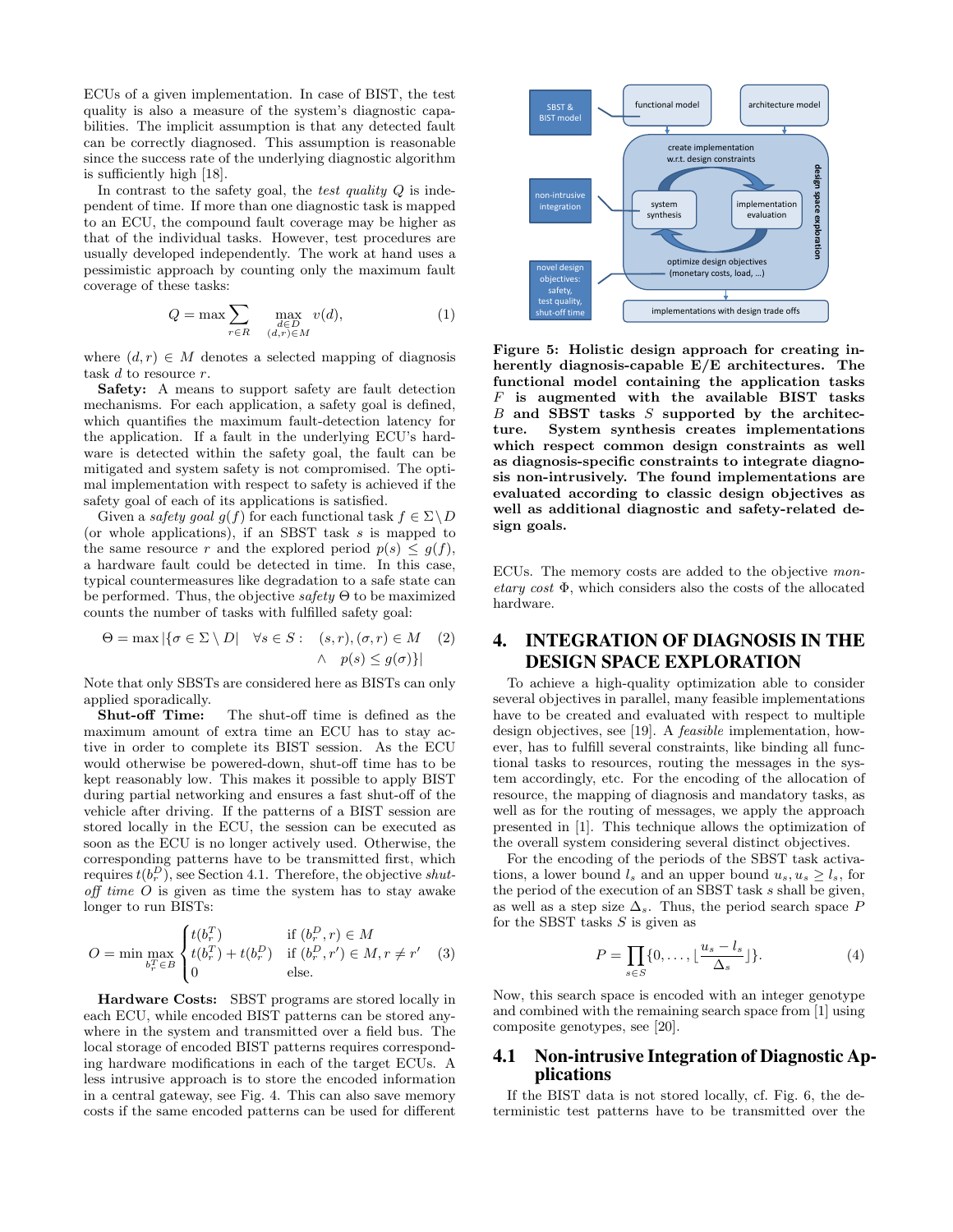

Figure 6: The message  $c$  is only active, if the functional task  $t_1$  as well as its messages  $c_1$  and  $c_2$  are inactive. By mirroring their sending patterns, the test patterns can be transmitted transparently for other subscribers.

system bus. However, sending the patterns in a large burst (even with lowest priority) would obviously affect the timing of other messages. As BIST can only be applied to inactive ECUs, free bandwidth resources on the bus which are reserved for the ECU's functional operation, can be reused for test-data transfers. For this reason, we do not change an originally certified bus schedule when conducting a BIST session. As shown in Fig. 6, the sending pattern of the ECU's functional messages (e.g.  $c$ ) is mirrored when transmitting test data messages (e.g.  $c'$ ). Message  $c'$  receives a different CAN-ID than c, but keeps the same timing properties on the bus – size, period, and relative priority – as  $c$ , while staying distinguishable. As the size of the test patterns is typically large (see Chapter 5), the described technique is exerted on all messages during this test session. In the following, the work at hand concentrates on CAN busses, while the described concept is extensible to other automotive field busses. For a BIST test  $b_r^T$ , the time  $t(b_r^D)$  is required to transmit the test patterns and, therefore, solely depends on the bandwidth of the functional messages  $I$  of ECU  $r$ :

$$
t(b_r^D) = \frac{m(b_r^D)}{\sum_{c \in I} \frac{m(c)}{p(c)}}
$$
(5)

# 5. CASE STUDY

The following case study models an automotive subnet. Four control-centric applications with 45 tasks and 41 messages have to be implemented. For the architecture, 15 ECUs, 9 sensors, and 5 actuators connected with three distinct CAN buses are available. For the ECUs in this case study, both BIST and SBST applications have been developed. The target DUT in both cases is an automotive microprocessor from Infineon Technologies AG. In the next subsections, the properties of the diagnostic applications are detailed.

#### 5.1 BIST Profiles

To generate a BIST application, the necessary on-chip infrastructure was inserted into the design (full-scan). The characteristics of the final DUT are: 371, 900 collapsed faults, 100 scan chains with a maximum length of 77, and a test frequency of 40 MHz. An automatic test generation approach produced 36 test profiles, see [1]. Each test profile exhibits different performance characteristics in terms of fault coverage  $(95.1-99.9\%)$ , test execution time  $(1.7-965 \text{ ms})$  and costs (154–971 kB). For each of the 15 ECUs, one of these BIST programs can be selected.

#### 5.2 SBST Profiles

An SBST program was developed for the integer pipeline of the target processor. The methodology for test program generation is based on constrained ATPG [13]. A program consisting of all supported instructions was then simulated and the control signals of the target pipeline corresponding to each instruction were identified. This information was then used to constrain sequential ATPG with a commercial tool. After binary ATPG-patterns are created, they are parsed to generate a test program. This can be performed since the location of the instruction opcode in the pattern and its encoding are known. These constraints guarantee that the generated test pattern is a valid sequence of instructions and the faulty test responses are propagated to the register file. The processor can then take appropriate action.

The characteristics of the generated test program are: 69, 890 target faults, a fault coverage of 91.54 %, 62, 771 executed instructions, 44.7 kB of required program memory, and a test execution time of 1.587 ms at a functional clock frequency of 100 MHz. The given test duration refers to an execution without interruption. For this calculation, a setup overhead of 1 ms is considered. An instance of this SBST task can be mapped to each of the 15 ECUs.

#### 5.3 Results

The optimization was performed on an 8-core Intel Core i7 with 16 GB RAM. Evaluating 25, 000 implementations took 59 minutes, while implementations with overloaded resources were discarded. 322 not Pareto-dominated implementations according to all objectives (monetary costs, test quality, shut-off time, and safety) were found. Fig. 7 bottom shows that some of these implementations (marked with  $\triangle$ ) require a very long shut-off time of more than 200 seconds. However, these are the implementations which in contrast have a high fault coverage with only a minor increase in monetary costs, cf. Fig. 7 top, as their deterministic test patterns are stored centrally at the gateway. As the cost impact of the gateway memory is relatively low compared to the costs of the whole allocated hardware, a quite good test quality can be achieved with only a little increase in overall costs.

Both outlined sets of implementations have tradeoffs with zero up to three applications, for which the safety goals of their corresponding tasks are fulfilled. The implementations for which the safety goals of all three applications are fulfilled are marked with  $\diamond.$  The results show that the safety goal is an orthogonal objective compared to quality. This means, adding SBST tasks has only a small impact on system cost. For one application, the available SBST could not be integrated fittingly by our methodology and, hence, the safety goal is not met. To overcome this issue, the SBST program generation could be optimized for execution time and included in the model. All in all the approach is successful in providing optimized tradeoffs between diagnostic and classic design objectives.

For the decision making, these trade-offs provide all implementations to find the sweet spot according to the designer's needs. For example, the maximum shut-off time could be constrained to 5 seconds and a met safety goal for three applications is required. In this case, the set of high-quality implementations contains eight candidates with relatively high monetary costs of about 1200 to 1500 and a test qual-